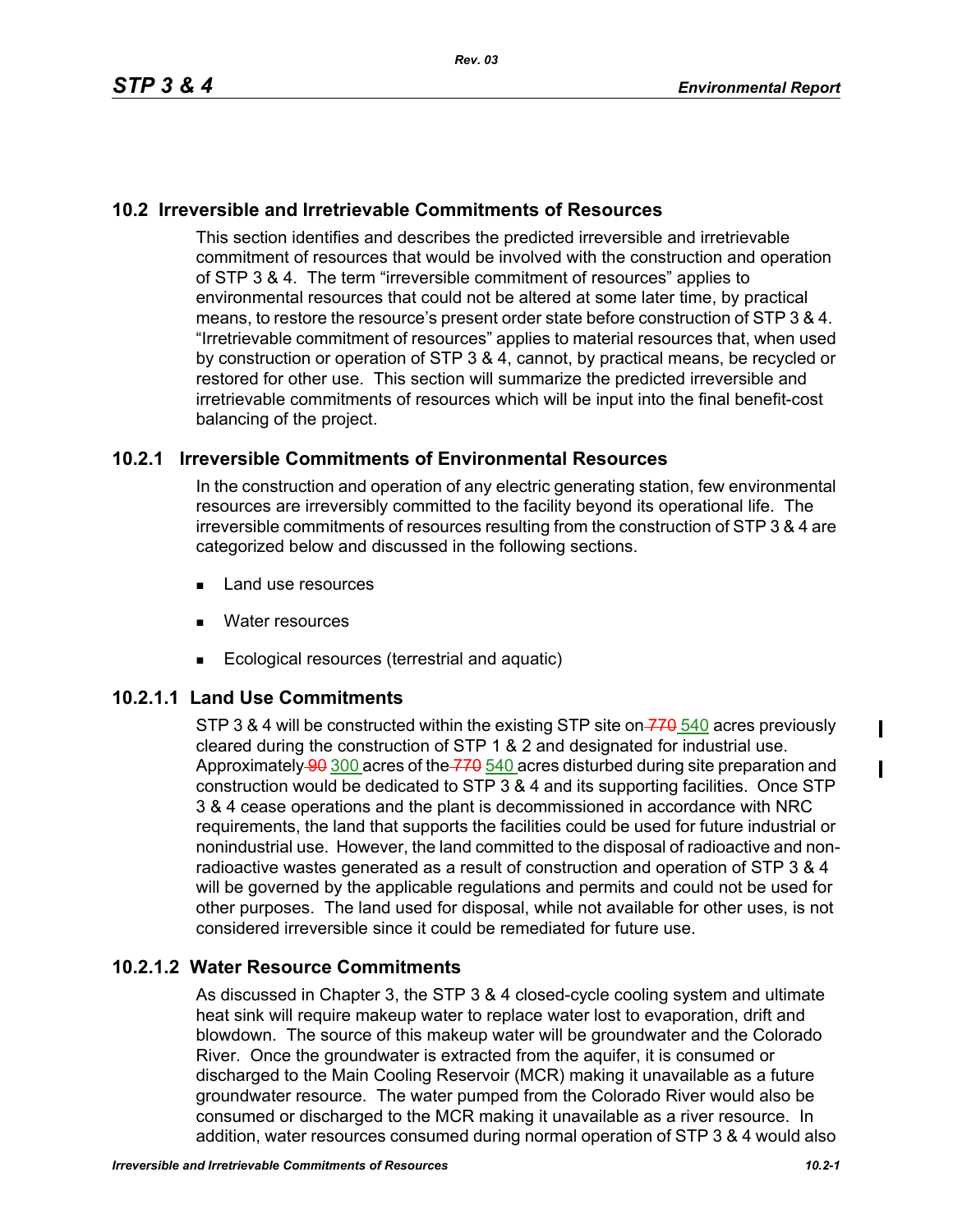not be readily available as a future resource but should not affect the overall availability of water resources for the area.

## **10.2.1.3 Ecological Commitments (Terrestrial and Aquatic)**

There will be impacts to vegetation and temporary relocation of terrestrial wildlife due to construction and operation of STP 3 & 4. Suitable habitat for most of the species affected is available adjacent to the STP site.

Approximately 680 240 acres of the 770 540 acres of vegetation impacted will be restored to preconstruction conditions and will be available as habitat upon completion of construction. In addition, the decommissioning of STP 3 & 4 could eventually result in complete restoration of the area to preconstruction conditions.

Similarly, the aquatic ecology found in streams and wetlands on site would be affected by the construction and operation of STP 3 & 4. There are no important aquatic ecosystems on the STP site or in the Colorado River near the site. Most of the impacts are SMALL and occur during the construction phase of the project; however, loss of aquatic resources such as benthic organisms, fish, and shellfish as a result of impingement and entrainment at the Colorado River intake structure will continue with operation of STP 3 & 4. When STP 3 & 4 are decommissioned, those aquatic resources will return to preoperational levels. Because of the abundance of these resources in the vicinity of the site, the irreversible loss of aquatic resources associated with construction and operation of STP 3 & 4 will have no impact on overall populations.

#### **10.2.2 Irretrievable Commitments of Material Resources**

Construction of STP 3 & 4 requires large quantities of building materials that would be considered irretrievable commitments of resources unless they are recycled at decommissioning. Construction materials used for STP 3 & 4 will be similar to that of any major, multiyear construction project. Unlike the earlier generation of nuclear plants, asbestos and other materials considered hazardous will not be used in accordance with safety regulations and practices. The Department of Energy report (Reference 10.2-1) on new reactor construction estimates:

- 12,239 yards of concrete and 3107 tons of rebar for a reactor building
- 2,500,000 linear feet of cable for a reactor building
- 6,500,000 linear feet of cable for a single reactor
- Up to 55,000 feet of piping greater than 2.5 inches for a single 1000 MWe reactor

Specifically for an Advanced Boiling Water Reactor (ABWR), an estimated 13,000 tons of steel and 240,000 cubic yards of concrete will be required. While the amounts of these materials required will be large, the amounts will not be atypical of other types of power plants such as hydroelectric and coal-fired plants, nor of many large industrial facilities (e.g., refineries and manufacturing plants) that are constructed throughout the United States. Use of construction materials in the quantities associated with those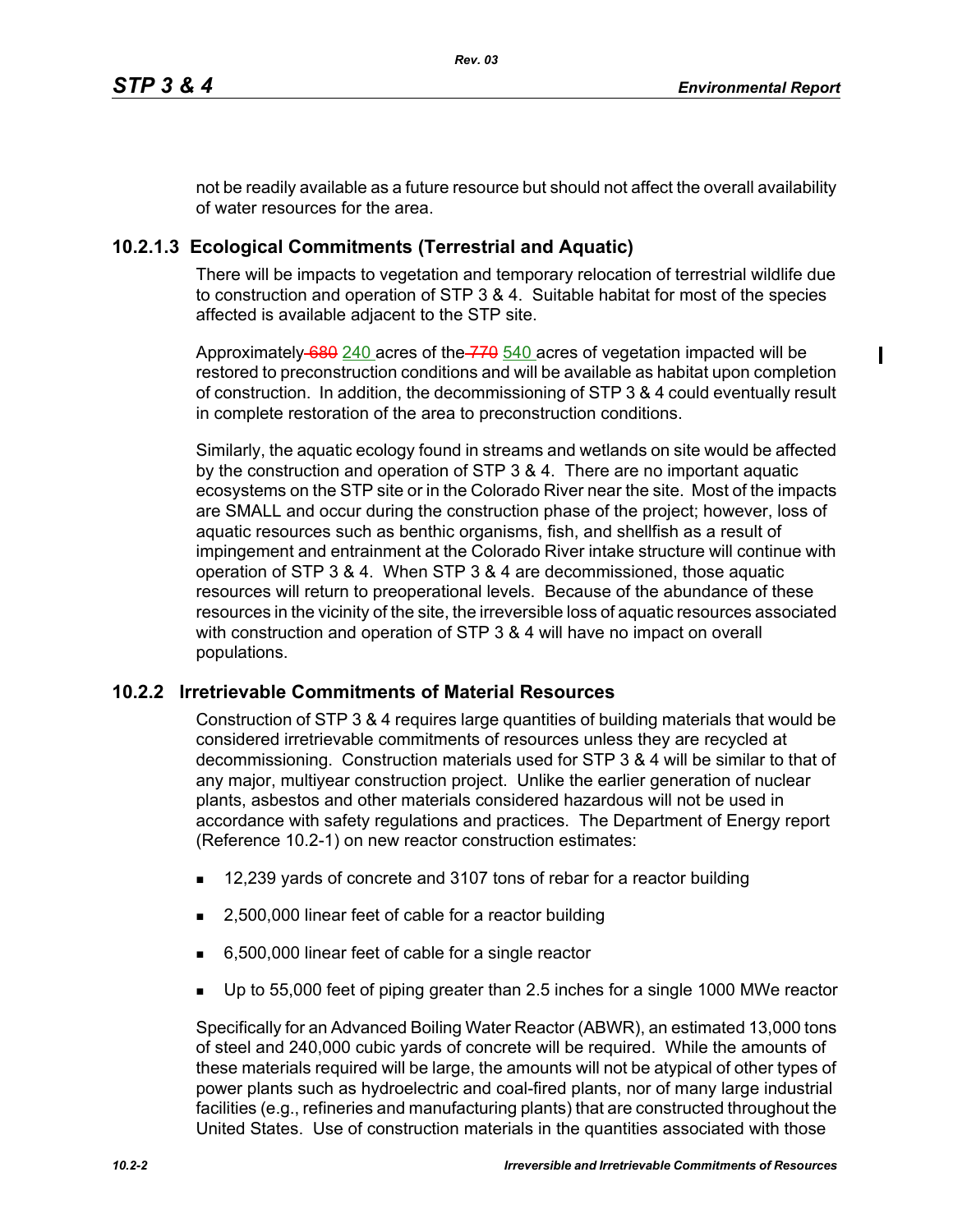expected for a nuclear power plant, while irretrievable unless they are recycled at decommissioning, will have a small impact with respect to the availability of such resources.

In 1992, the United States Congress authorized the U.S. Defense National Stockpile Centers (DNSC) to sell overstocked commodities (i.e., metals and minerals) owned by the Department of Defense. With 99% of stockpiled materials determined to be excess, DNSC is aggressively selling these materials (Reference 10.2-2). Therefore, use of such materials for the construction and operation of STP 3 & 4 in the quantities associated with those expected for a nuclear power plant, while irretrievable, will have a SMALL impact due to the abundance and availability of such resources. As an example, 460 million cubic yards of concrete (Reference 10.2-3) and 96 million metric tons of steel (Reference 10.2-4) are produced in the Unites States annually. The amount of materials used for STP 3 & 4 will likely be an insignificant fraction of the total such resources used in the United States.

During operations, the main resource irretrievably committed is the uranium used in the fuel cycle. Approximately 17,000 metric tons of enriched uranium is required for each ABWR over an assumed 60-year life of the plant. The World Nuclear Association studies the supply and demand of uranium and states that uranium is ubiquitous on Earth. Uranium is a metal approximately as common as tin or zinc, and it is a constituent of most rocks and even of the sea. The known recoverable reserves of uranium are over four million tons (Reference 10.2-5). Therefore, the uranium that will be used by STP 3 & 4 to generate power, while irretrievable, will have a SMALL impact with respect to the long-term availability of uranium worldwide.

Other irretrievable commitments of resources include those materials (presented under Subsection 5.5.2.1) used for the normal industrial operations of the plant (e.g., miscellaneous supplies, anti-freeze, waste oil) that cannot be recovered or recycled or that are consumed or reduced to unrecoverable forms.

#### **10.2.3 References**

- 10.2-1 "Application of Advanced Construction Technologies to New Nuclear Power Plants – MPR-2610," U.S. Department of Energy, prepared under Contract DE-AT01-020NE23476, Revision 2, September 24, 2004.
- 10.2-2 2005 Secretary of Defense Environmental Awards Defense Logistics Agency Defense Stockpile Center Environmental Quality Team Award, available at https://www.denix.osd.mil/denix/Public/News/OSD/SecDef05/EQ/EQ\_IT DNSC.pdf, accessed March 22, 2007.
- 10.2-3 "Ready Mix Concrete Production for U.S. through May 2007," National Ready Mixed Concrete Association, available at http://www.nrmca.org/ concrete/data.asp, accessed July 23, 2007.